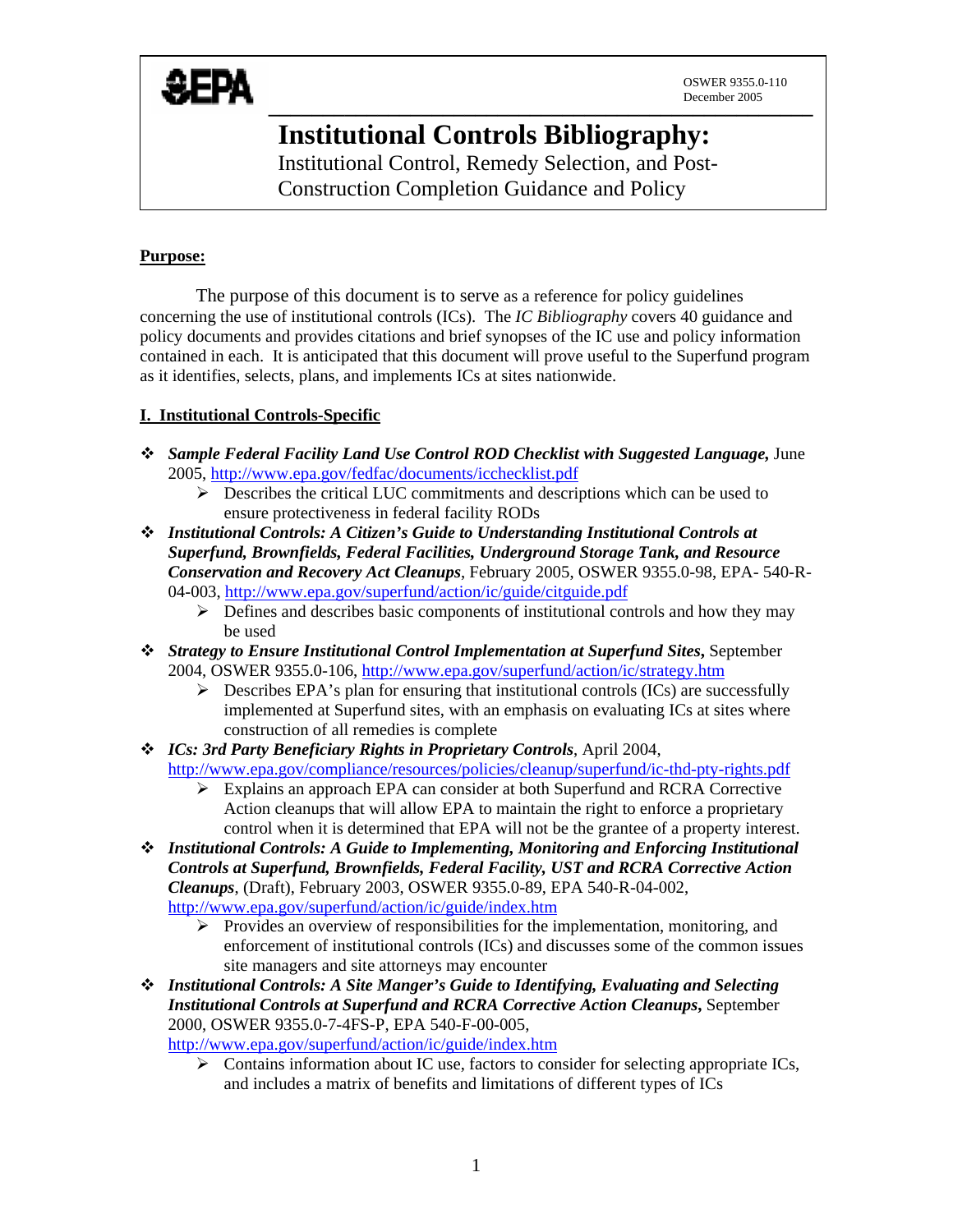## **II. Remedy Selection**

*National Oil and Hazardous Substances Contingency Plan*,

<http://www.epa.gov/oilspill/pdfs/40cfr300.pdf>

- $\triangleright$  RI/FS, remedy selection expectations; 40 CFR 300.430 (a) (1) (iii) C & D, p.67
	- ICs expected to be part of remedies, as appropriate, and to serve as a supplement to engineering controls
	- ICs may be used during RI/FS, RA, and/or completed remedy
	- ICs shall not substitute for active response measures as the sole remedy unless active measures are not practicable
- $\triangleright$  FS, developing alternatives for source control actions, 40 CFR 300.430 (e) (3) (ii), p.71
	- As appropriate, one or more alternatives that involves little or no treatment but provides protection via engineering controls (e.g., containment), and, as necessary, institutional controls to assure continued effectiveness
- *A Guide to Preparing Superfund Proposed Plans, Records of Decision, and Other Remedy Selection Decision Documents*, July 1999, OSWER9200.1-23.P, EPA 540-R-98-031, <http://www.epa.gov/superfund/action/guidance/remedy/document.htm>
	- ¾ 3.3.7 Summary of Remedial Alternatives, p. 3-5 and 3-15
		- ICs are components of the remedy
	- $\triangleright$  4.3.2 Documenting Significant Changes (Proposed Plan), Significant Changes to a Component of the Preferred Alternative, p. 4-4
	- $\geq 6.2.4$  Description of Selected Remedy, p. 6-4
	- $\geq 6.3.9$  Description of Alternatives, p.6-26 through p.6-28
		- footnotes  $16 \& 17$  provide IC definitions, p. 6-26, -27
		- Description of Remedy Components, include ICs, p.6-27
		- Highlight 6-32: Examples of remedy components for each alt.: ICs included in MNA, soil, ground water, p. 6-28
	- $\triangleright$  Highlight 6-24: Example Comparative Analysis of Alternatives: ICs part of consideration for overall protectiveness and long-term effectiveness, p. 6-30, 31
	- ¾ 6.3.12 Selected Remedy, Description of Selected Remedy, p. 6-41
		- IC information from the Alternatives section should be expanded with details in the Selected Remedy section
	- $\blacktriangleright$  Highlight 6-30: Cost Estimate, p.6-44
		- ICs included in part of O&M costs
	- $\geq 6.3.13$  Statutory Determinations, p.6-48
		- ICs part of means remedy could use for protection of human health and the environment
	- ¾ Highlight 6-36: Determination of Five-Year Reviews, p.6-54
		- Statutory reviews where ICs are part of ensuring protectiveness
	- ¾ Highlight 6-39: Management Review Checklist, p.6-59
		- Question  $#2$  (RAOs) and  $#9$  (ICs)
	- $\geq 9.4.1$  Ground water remedies
		- ICs as part of MNA remedies, p.9-7
	- $\triangleright$  Appendices A & B: Examples
		- Proposed Plan Summary of Alt., p. A-5
		- Sample language for documenting MNA remedies p. B-6,-7
- *Rules of Thumb for Superfund Remedy Selection*, August 1997, OSWER 9355.0-69, EPA 540-R-97-013,

<http://www.epa.gov/superfund/action/guidance/remedy/remedies/principles.htm>

 $\triangleright$  Exhibit 1, p. 2 Goals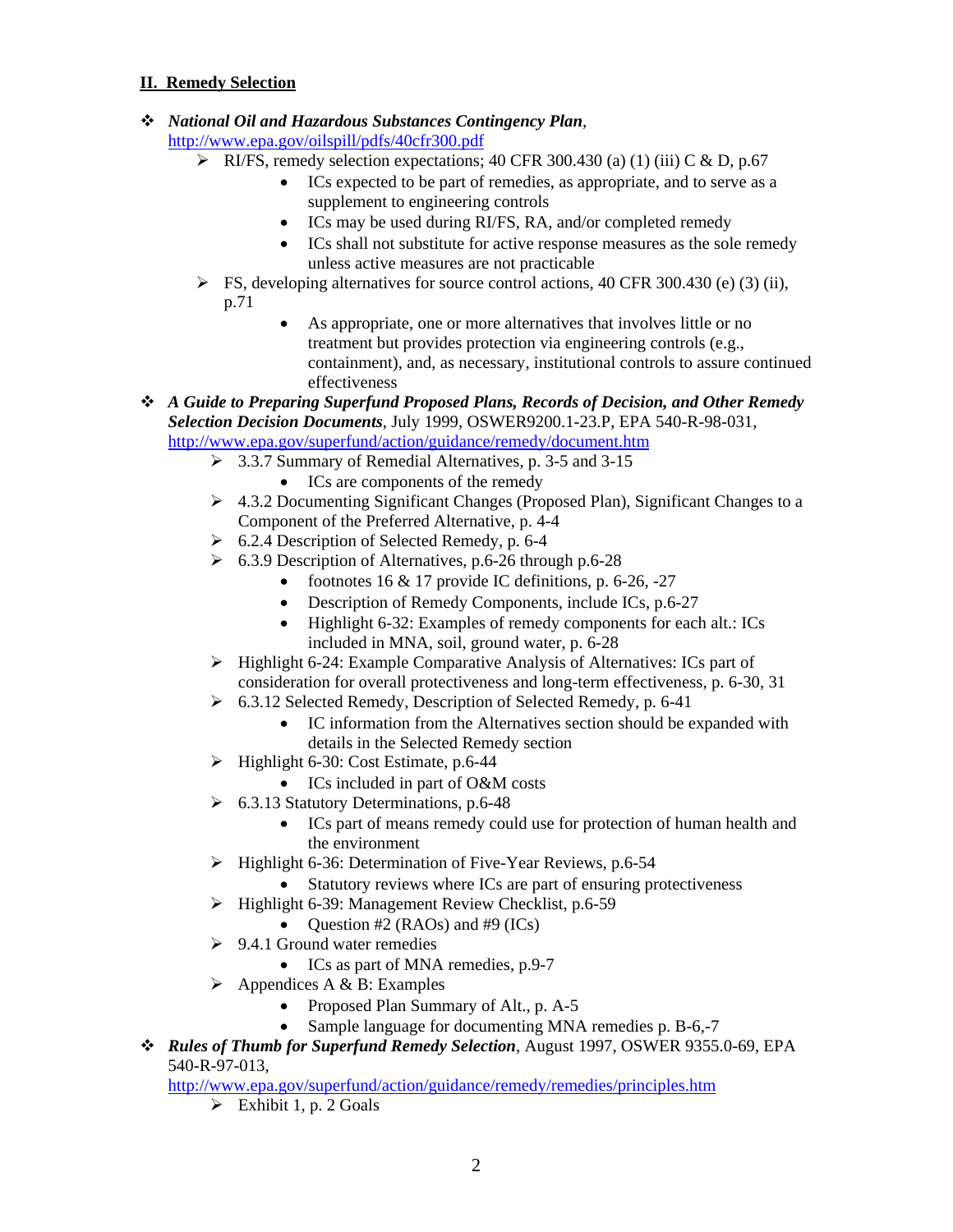- EPA expects to use ICs for short- and long- term site management
- $\triangleright$  Risk Assessment, #4, 3<sup>rd</sup> bullet, p. 6
	- Risk calculations for current and future risk should be done without including ICs for risk reduction
	- An IC-only remedy is considered limited action
- ¾ Developing Appropriate Remedial Alternatives
	- ICs can limit productive reuse, p.11
	- Evaluation of alternatives should include combination of engineering and institutional controls, p.12, #1
	- Low level threat waste treatment may be preferable to containment to minimize long-term IC requirements, p.13, #5
	- ICs shall only be used alone if active measures are not practicable, p.13, #7
- *Role of Costs in the Superfund Remedy Selection Process*, September 1996, OSWER 9200.3-23FS, EPA 540/F-96/018,

<http://www.epa.gov/superfund/action/guidance/remedy/remedies/principles.htm> ¾ Repeats some basic information that is contained in *Rules of Thumb*

- *Land Use in the CERCLA Remedy Selection Process,* May 1995, OSWER 9355.7-04, <http://www.epa.gov/superfund/resources/landuse.pdf>
	- $\triangleright$  IC section, p.9
	- $\triangleright$  Document contains general principles to be considered, much is captured in other documents
- *CERCLA Orientation Manual,* October 1992, EPA/542/R-92/005, <http://www.epa.gov/superfund/action/guidance/remedy/remedies/principles.htm>
	- $\triangleright$  Remedial Activity: O&M, p. VII-19
		- ICs as part of O&M responsibility of State or PRP
	- $\triangleright$  State and Indian Tribal Involvement, p. VIII-4
		- State assurances to maintain ICs along with holding any interest in real property
	- $\triangleright$  Manual also contains some definitional information captured in other documents
- *Role of Baseline Risk Assessments in Superfund Remedy Selection Decisions*, April 1991, OSWER 9355.0-30,

<http://www.epa.gov/superfund/action/guidance/remedy/remedies/principles.htm>

- $\triangleright$  Implementation, Risks Warranting Remedial Actions, p. 4
	- RME for all media should not assume that ICs will account for current and future risk reduction
- *Getting Ready: Scoping the RI/FS***,** November 1989, OSWER Directive 9355.3-01FS1, <http://www.epa.gov/superfund/action/guidance/remedy/rifs/overview.htm>
	- $\triangleright$  Contains basic information captured in other documents
- *Guidance for Conducting RI/FS under CERCLA***,** October 1988, OSWER Directive 9355.3- 01, EPA 540/G-89/004,

<http://www.epa.gov/superfund/action/guidance/remedy/rifs/overview.htm>

- $\triangleright$  Contains basic information about considerations and criteria that is captured in other documents
- $\triangleright$  Sample scenarios that include ICs: Alternative 2-5, p. F-5, -6, -12

#### **III. Related specifically to Remedy Updates**

- *Strategy to Ensure Institutional Control Implementation at Superfund Sites***,** September 2004, OSWER 9355.0-106, <http://www.epa.gov/superfund/action/ic/strategy.htm>
	- $\triangleright$  Section III., D #9, p. 11-14
		- Describes scenarios and appropriate decision documents to use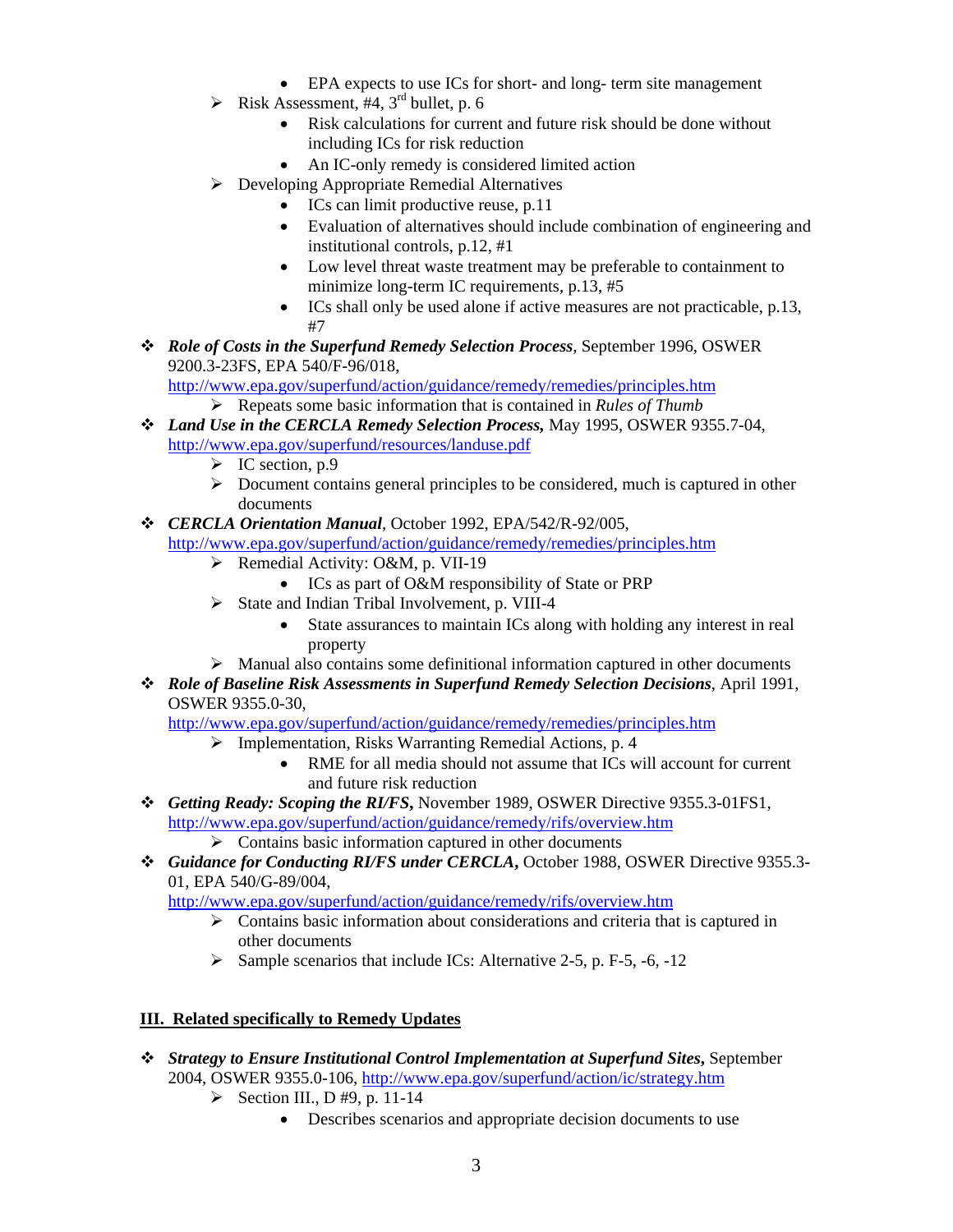- *A Guide to Preparing Superfund Proposed Plans, Records of Decision, and Other Remedy Selection Decision Documents*, July 1999, OSWER9200.1-23.P, EPA 540-R-98-031, <http://www.epa.gov/superfund/action/guidance/remedy/document.htm>
	- ¾ Chapter 7: Documenting Post-ROD Changes
		- Specific IC example given in Highlight 7-1 on p. 7-4 under "significant" changes"

## **IV. Ground Water Remedies**

- *Use of Alternate Concentration Limits (ACLs) in Superfund Cleanups*, July 19, 2005, OSWER Directive 9200.4-39,<http://www.epa.gov/superfund/resources/gwdocs/acls.htm>
	- $\blacktriangleright$  Background, #9, p.3
		- CERCLA  $121(d)(2)(B)(ii)$  contains site-specific conditions which must be met in order to establish CERCLA ACLs. Regions should consider whether enforceable ICs can be implemented to prevent exposure
	- $\triangleright$  Implementation, p.4
		- The details of how the site will meet the site-specific conditions, including enforceable measures that will preclude human exposure, should be described in the ROD.
- *The DNAPL Remediation Challenge: Is There a Case for Source Depletion?* December 2003, EPA/600/R-03/143, [http://www.epa.gov/superfund/resources/gwdocs/non\\_aqu.htm](http://www.epa.gov/superfund/resources/gwdocs/non_aqu.htm)
	- ¾ Potential Benefits and Adverse Impacts of DNAPL Mass Depletion in the Source Zone, p. xi
		- ICs should be part of the consideration for remedies involving DNAPL mass depletion
- *Use of Monitored Natural Attenuation at Superfund, RCRA Corrective Action, and Underground Storage Tank Sites*, April 1999, OSWER Directive 9200.4-17P, <http://www.epa.gov/superfund/resources/gwdocs/monit.htm>
	- $\triangleright$  Footnote 8, p. 7
		- IC definition
	- $\triangleright$  Potential disadvantages of MNA, p. 10
	- $\triangleright$  Sites Where MNA May Be Appropriate, p. 18
		- Availability of reliable ICs, implementers, monitors, and enforcers should be part of consideration for use of MNA
	- $\triangleright$  Reasonable Timeframe for Remediation, p. 20
		- Reliability of ICs over long time periods is a consideration
	- $\triangleright$  Performance Monitoring and Evaluation, p.23
		- Efficacy of ICs should be evaluated by the monitoring program
- *Presumptive Response Strategy and Ex-Situ Treatment Technologies for Contaminated Ground Water at CERCLA Sites*, October 1996, OSWER Directive 9238.1-12, EPA/540/R-
	- 96/023, [http://www.epa.gov/superfund/resources/gwdocs/pum\\_tre.htm](http://www.epa.gov/superfund/resources/gwdocs/pum_tre.htm)
		- $\triangleright$  Highlight 2: Early Actions that Should Be Considered, p. 7
		- $\geq 2.6.5$  Natural Attenuation, p.19
			- ICs should be a component of these remedies
		- ¾ 2.6.6 Alternate Concentration Limits
- *Methods for Monitoring Pump and Treat Performance, Part 2*, June 1994, ORD publication, EPA/600/R-94/123,

[http://www.epa.gov/superfund/resources/gwdocs/pum\\_tre.htm](http://www.epa.gov/superfund/resources/gwdocs/pum_tre.htm)

- $\geq 4.3$  Treatment Termination in Long-term Analysis, p. 67
	- Standards can't be relaxed based on the presence of ICs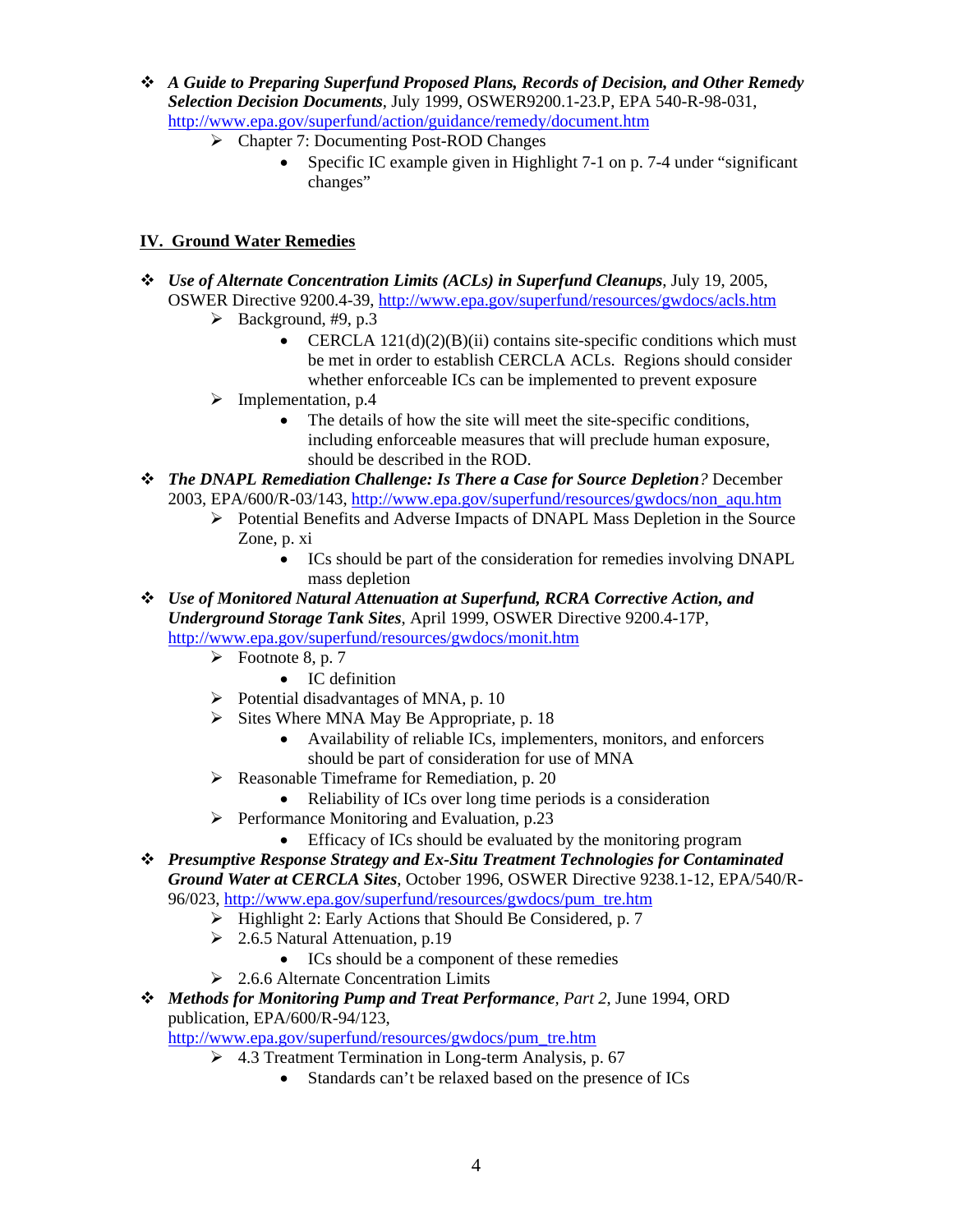*General Methods for Remedial Operation Performance Evaluation,* January 1992, ORD publication, EPA/600/R-92/002,

[http://www.epa.gov/superfund/resources/gwdocs/per\\_eva.htm](http://www.epa.gov/superfund/resources/gwdocs/per_eva.htm)

- $\triangleright$  Man-Made Complexities, p. 3
	- Existing well-drilling restrictions may need to be negotiated for implementation of pump and treat
- *A Guide to Remedial Actions for Contaminated Ground Water*, April 1989, OSWER Directive 9283.1-2FS, Fact Sheet for 1988 Guidance),

[http://www.epa.gov/superfund/resources/gwdocs/rem\\_sel.htm](http://www.epa.gov/superfund/resources/gwdocs/rem_sel.htm)

- $\blacktriangleright$  Cleanup Levels, p.3
	- Use of ACLs
- $\triangleright$  Restoration Time Frame, p.3
	- Reliability and effectiveness of ICs may impact a decision to select a remedy with a longer restoration time frame
- $\triangleright$  Contains information captured in other documents about ICs are part of consideration for response actions
- *Guidance on Remedial Actions for Contaminated Ground Water at Superfund Sites***,** December 1988, EPA/540/G-88/003,

[http://www.epa.gov/superfund/resources/gwdocs/rem\\_sel.htm](http://www.epa.gov/superfund/resources/gwdocs/rem_sel.htm)

- $\triangleright$  Contains IC information captured in other ground water documents
- ¾ 5.3.3.2 Special Situations Requiring Wellhead Treatment or Alternate Water Supply and ICs, p. 5-8
	- describes some scenarios when restoration may not be possible and ICs may need to be part of the selected remedy
- $\triangleright$  Appendix A: Case Study with Site Variations
	- ICs are described to be of dubious reliability in this scenario; mentioned on p. A-8, 10, 12, 13, 14

#### **V. Media- and Contaminant-Specific Guidance**

- *Supplemental Guidance for Developing Soil Screening Levels for Superfund Sites*, December 2002, OSWER 9355.4-24,<http://www.epa.gov/superfund/resources/soil/index.htm>
	- $\geq 2.1$  The Screening Criteria, p. 2-2 and 4.1 Factors to Consider in Identifying Future Use Scenarios, p. 4-1
		- ICs should be part of the consideration of future land use assumptions
	- ¾ 4.3 Additional Considerations for the Evaluation of Non-Residential Exposure **Scenarios**
	- $\geq$  4.3.2 Institutional Controls, p. 4-31
		- ICs should be included in analysis of non-residential screening assessment, which should include an evaluation of multiple IC options
		- Describes the 4 types of ICs and references IC guidance
	- $\triangleright$  5.1 Applicability of the Construction Scenario, p.5-2
		- Describes two situations when RPMs may choose not to evaluate the construction scenario, but ICs should still be evaluated to assess the feasibility of restricting site activities
- *Principles for Managing Contaminated Sediment Risk at Hazardous Waste Sites*, February 2002, OSWER Directive 9285.6-08,

<http://www.epa.gov/superfund/action/guidance/remedy/remedies/media.htm>

- $\triangleright$  III. Risk Management Principles, p.8
	- #9 "Maximize the Effectiveness of ICs and Recognize their Limitations"
- *Abandoned Mine Site Characterization and Cleanup Handbook*, August 2000, Region 8,9, and 10 publication, EPA 910-B-00-001,

<http://www.epa.gov/superfund/resources/remedy/pdf/amscch.pdf>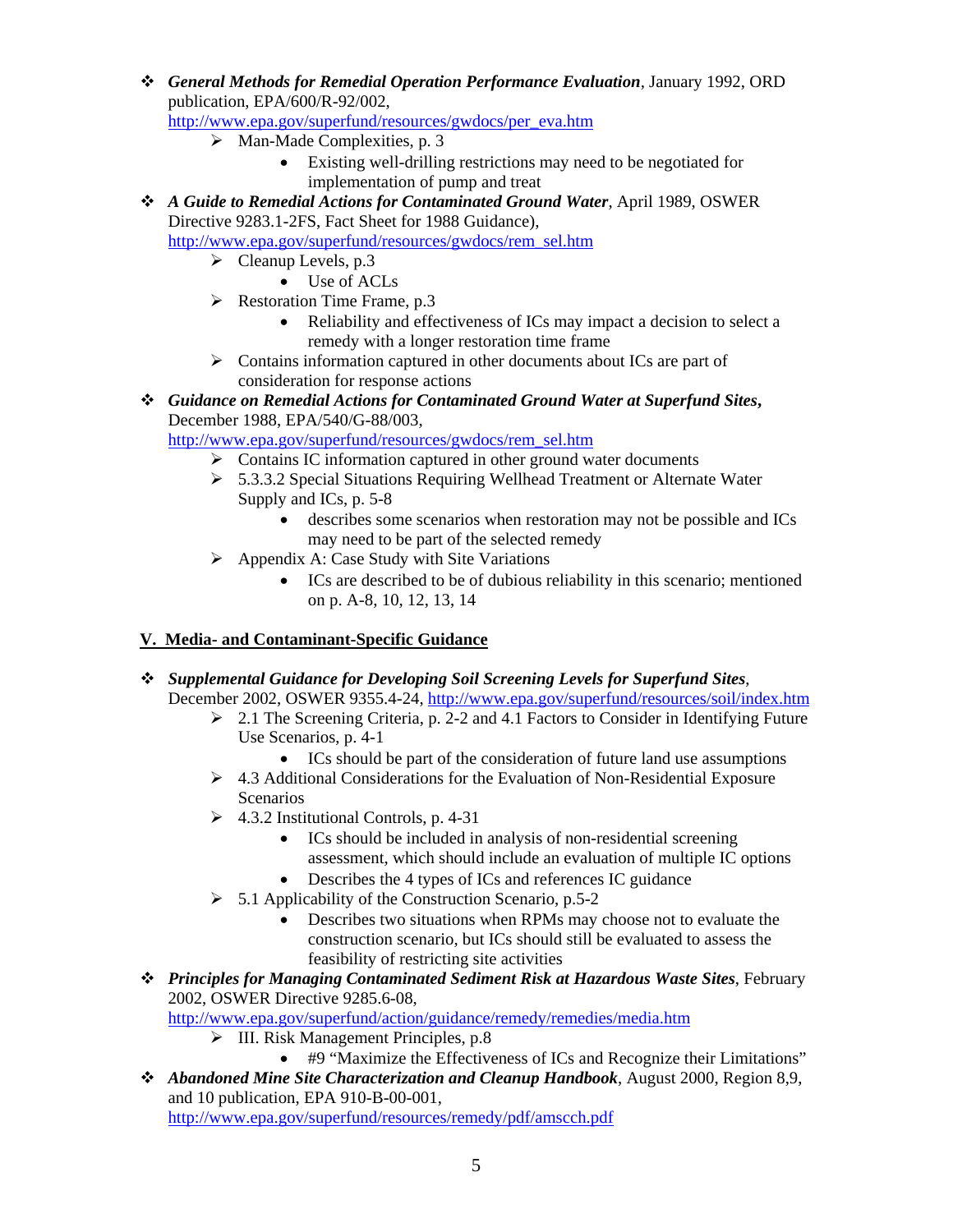- $\geq 5.6$  Fiscal Impacts on Local Governments
	- ICs may affect marketability of local properties and local governments may not be eager to pursue IC options
- $\triangleright$  6.4.1 Operable Units: Cleanup Objectives, p.6-5
	- Objectives should be in terms of contaminant level and exposure route, since these are frequently targeted by engineering and institutional controls
- $\triangleright$  Chapter 10: Remediation and Cleanup Options
	- Definition and background, p.10-2
		- 10.5 ICs, Describes types and applications of ICs, p.10-10 through p.10-12
- $\geq 11.5.1$  Administrative and Injunctive Authorities
	- Discusses implementation of ICs to reduce endangerment, under the broad authority given EPA by CERCLA
	- Appendix D.5.6 Implementation of SDWA at Superfund Mining Sites, p.D-37
- *Conducting Remedial Investigations/Feasibility Studies at Municipal Landfills*, February 1991, EPA 540/P-9/001, [http://www.epa.gov/superfund/resources/remedy/pdf/540p-91001](http://www.epa.gov/superfund/resources/remedy/pdf/540p-91001-s.pdf) [s.pdf](http://www.epa.gov/superfund/resources/remedy/pdf/540p-91001-s.pdf)
	- $\triangleright$  Contains very general information that is captured in more detail in other documents
	- $\triangleright$  Table 6-1 provides scenarios which include ICs (again very general)
- *Guidance on Remedial Actions for Superfund Sites with PCB Contamination***,** August 1990, OSWER 9355.4-01, EPA 540/G-90/007,

<http://www.epa.gov/superfund/action/guidance/remedy/remedies/contaminant.htm#PCBs>

- $\triangleright$  Contains general information about the consideration ICs should be given during review of remedy alternatives, which is described in other documents
- ¾ Appendix A: Summary of FY82-FY89 RODs for PCB-contaminated media
	- ICs/deed restrictions at Sullivan's Ledge, MA (p.A-4), Clothier Disposal, NY (p.A-6), GE Moreau, NY (p.A-7), Douglassville Disposal, PA (p.A-11), Airco Carbide, KY (p.A-12), Goodrich B.F. Chemical Group, KY (p.A-13), Alsco Anaconda, OH (p.A-15), Sheridan Disposal Services, TX (p.A-24)

#### **VI. Post-Construction Completion**

*NCP Guidance on O&M*,

<http://www.epa.gov/superfund/action/postconstruction/operate.htm>, citation pulled from NCP, p. 78-79

- $\geq 40$  CFR Part 300.435 (f)
	- ICs as part of O&M, States must give assurances
- *Close-Out Procedures for National Priorities List Sites*, January 2000, OSWER Directive 9320.2-09A-P, EPA 540-R-98-016,

<http://www.epa.gov/superfund/resources/closeout/index.htm>

- $\triangleright$  Contains general information stating that ICs are a remedy component
- $\triangleright$  Exhibit 2-3: RA Report Contents, Section VI. Final Inspections and Certifications, p.2-8 and Exhibit 3-3 PCOR Summary, Section II. Summary of Site Conditions, p.3-4
	- These sections should include details about ICs (e.g., types, monitoring, entity responsible for enforcing, etc.)
- ¾ Exhibit 3-3: PCOR Summary, Section IV. Activities and Schedule for Site Completion, p.3-4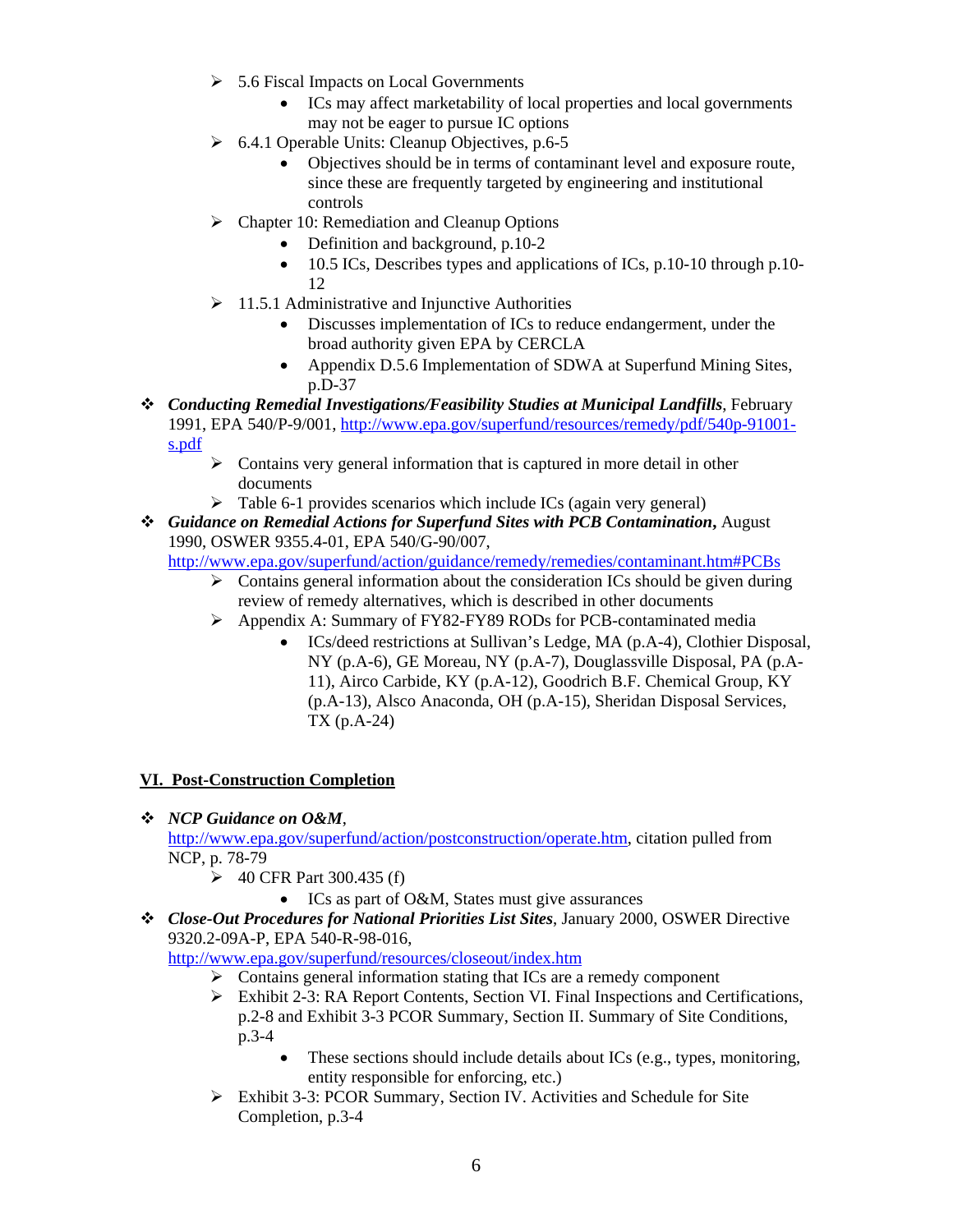- ICs included as an example item for assuring effectiveness
- ¾ 3.5.5 Monitoring and ICs, p.3-7; 4.1 Site Completion Criteria, p.4-1; and 4.4 Site Completion Checklist, p.4-5
	- Sites can be construction complete before ICs are in place if ICs are an activity listed in the PCOR's "Schedule for Site Completion"
	- ICs must be in place for site completion
- $\geq 4.2.2$  Remedial Authority, Sites Requiring No Remedial Construction in the Final OU, p.4-3
	- These sites meet site completion requirements and are eligible for deletion when ICs are in place, among other criteria
- ¾ Exhibit 4-2: FCOR Summary, Section V. Summary of O&M, p. 4-4
	- All necessary ICs must be in place
- $\geq$  5.1 NPL Deletion Criteria, highlight box, p.5-1
	- NCP citation for ICs are part of O&M [300.510 (c)]
	- 6.4 When You Can Partially Delete, Example 1, p. 6-4
- *Comprehensive Five-Year Review Guidance*, June 2001, OSWER No. 9355.7-03B-P, EPA 540-R-01-007, <http://www.epa.gov/superfund/resources/5year/guidance.pdf>
	- $\geq 1.5.6$  How is a ROD that includes institutional controls handled?, p.1-8
	- $\triangleright$  Implementation of ICs should be considered...
		- when reviewing site documents and status, p.3-4
		- in answering Question A ("Is the remedy functioning as intended by the decision documents?"), p.3-7
		- Reviewers should assess if selected ICs are in place and prevent exposure, p.4-1
		- The status of implementation should also be evaluated at sites in which the remedial action is still under construction, p.4-3
		- If ICs are not in place, determine why not, and obtain the schedule for implementation, p.4-4
	- $\triangleright$  Potential issues
		- Incomplete response action, including ICs (e.g., environmental easements or well restrictions are not in place), p.4-10
		- Inadequate ICs (e.g., well drilling restrictions are in place but are not preventing exposure), p.4-10
		- Differences found in actual or proposed land use other than those assumed in the selection of the response action, p.4-11
		- Land use changes that are being considered by local officials, p.4-9
	- $\triangleright$  Potential Recommendations
		- Enforce access controls and ICs-...When you have evidence that groundwater wells continue to be installed despite well restrictions that are currently in place, you can recommend an evaluation of the need for further enforcement of institutional controls (e.g., prohibit well drilling), p.4-12
		- For each recommendation, you should identify the party responsible for implementation, the agency with oversight authority, a recommended schedule for implementation and completion, and the impact, if any, on current or future protectiveness, p.4-13
	- **►** Protectiveness
		- "Normally, the remedy should be considered as NOT protective when the following occur: ...Potential or actual exposure is clearly present or there is evidence of exposure (e.g., institutional controls are not in place or not enforced and exposure is occurring), p.4-14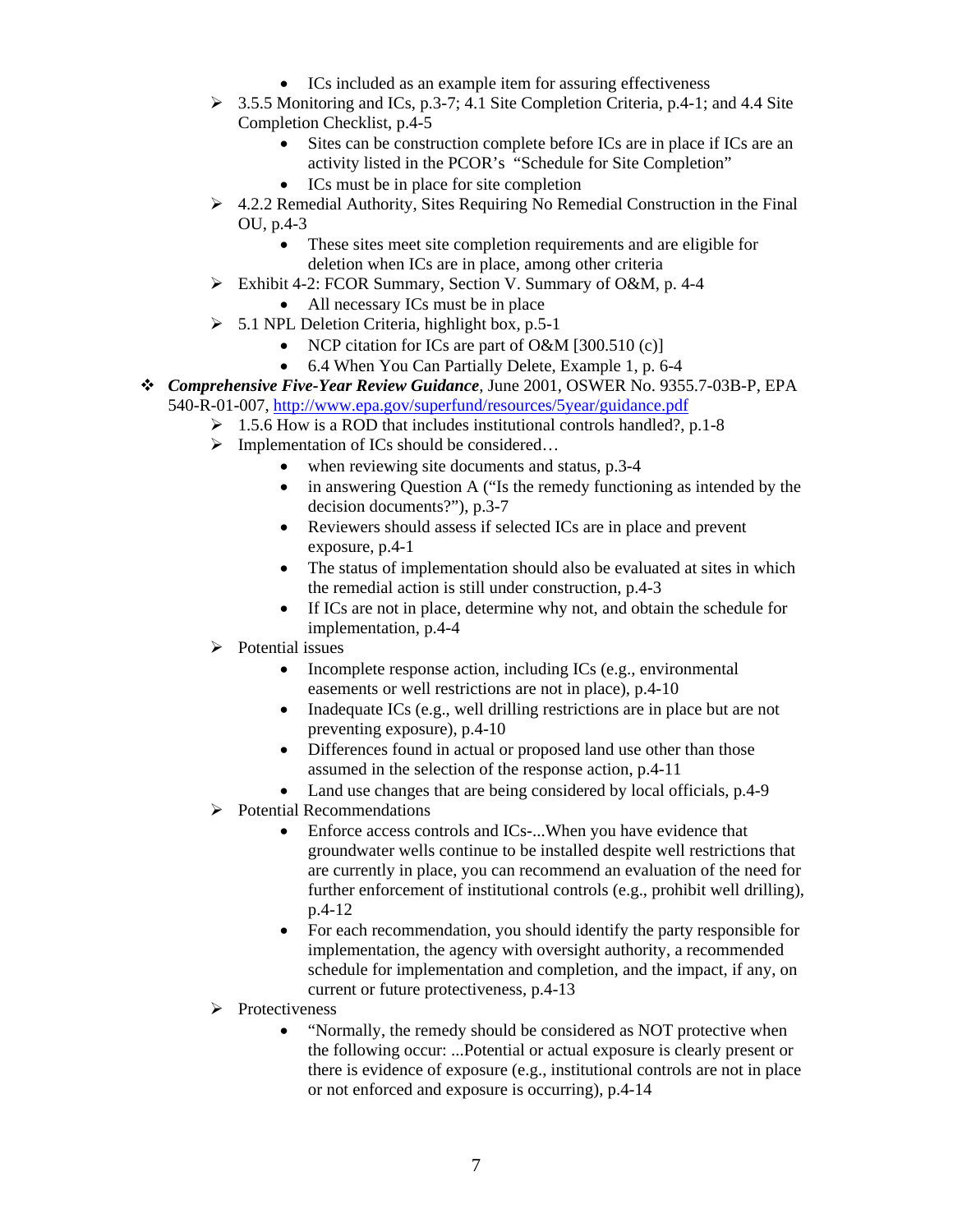- Exhibit 4-5, example includes IC information, second example p. 4-16 and 4-16, and example on p. 4-20.
- $\triangleright$  Inspection Checklist, Appendix D
	- In interviews, check on status of ICs w/local regulatory authorities and response agencies (i.e., State and Tribal offices, emergency response office, police department, office of public health or environmental health, zoning office, recorder of deed, or other city and county offices, etc.), p. D-8
- *Operation and Maintenance in the Superfund Program*, May 2001, OSWER 9200.1-37FS, EPA 540-F-01-004,<http://www.epa.gov/superfund/action/postconstruction/operate.htm>
	- $\triangleright$  Contains general information on ICs as part of O&M and, as such, should normally be included in O&M Plans and O&M Manuals
	- $\triangleright$  F. Transition from RA to O&M, Ownership Agreements, p.9
		- PRPs may retain responsibility for O&M, including maintaining effectiveness of ICs, after site ownership has changed
	- $\triangleright$  G. EPA Oversight During O&M, Routine Reports, p.10
		- Verification of IC integrity should be included in reports to EPA
- *O&M Report Template for Ground Water Remedies (With Emphasis on Pump and Treat Systems)*, April 2005, OSWER 9283.1-22FS, EPA 542-R-05-0101,

<http://www.epa.gov/superfund/action/postconstruction/operate.htm>

- Executive Summary, Interpretation of Progress with Respect to System Goals,  $3<sup>rd</sup>$ and  $4<sup>th</sup>$  bullets, p. 6
	- ICs should be part of evaluation of progress toward short- and long-term goals
- $\geq 1.4.2$  Other Remedy Components, p. 10
	- IC details should be included here
- $\triangleright$  Other Operations Information, p. 16
	- Effectiveness of ICs should be documented, including stating what information was collected to assess the effectiveness
- *Transfer of Long-Term Response Action (LTRA) Projects to States*, July 2003, OSWER 9355.0-81FS, EPA 540-F-01-021,

<http://www.epa.gov/superfund/action/postconstruction/operate.htm>

- ¾ Exhibit 2-Typical O&M Plan Elements to Consider for LTRA Transfer
	- Description of all required ICs in O&M Plan, p. 6, and as part of documentation for transfer in year 10, p. 9

# **VII. Land Use/ReUse**

- *Guidance for Preparing Superfund Ready for Reuse Determinations*, February 2004, OSWER 9365.0-33, <http://www.epa.gov/superfund/programs/recycle/rfr.htm>
	- $\triangleright$  I. Introduction, Background, p.2
		- Restating IC information from decision documents can help communicate use limitations to public
	- $\triangleright$  II. Guidance Applicability, p.4
		- ICs should be in place and working before RfR
		- Describes possible alternatives to the above
	- ¾ IV. Format and Content of RfR Determinations, Monitoring and Revising RfRs
		- RfR should list mechanisms for maintaining ICs, p.6
		- EPA can, but isn't obligated to, modify RfRs if site circumstances change, p.6
	- $\triangleright$  VI. Enforcement Considerations
		- RfRs do not supersede or change state/local land use decisions (including ICs) and should be consistent with them, p. 7